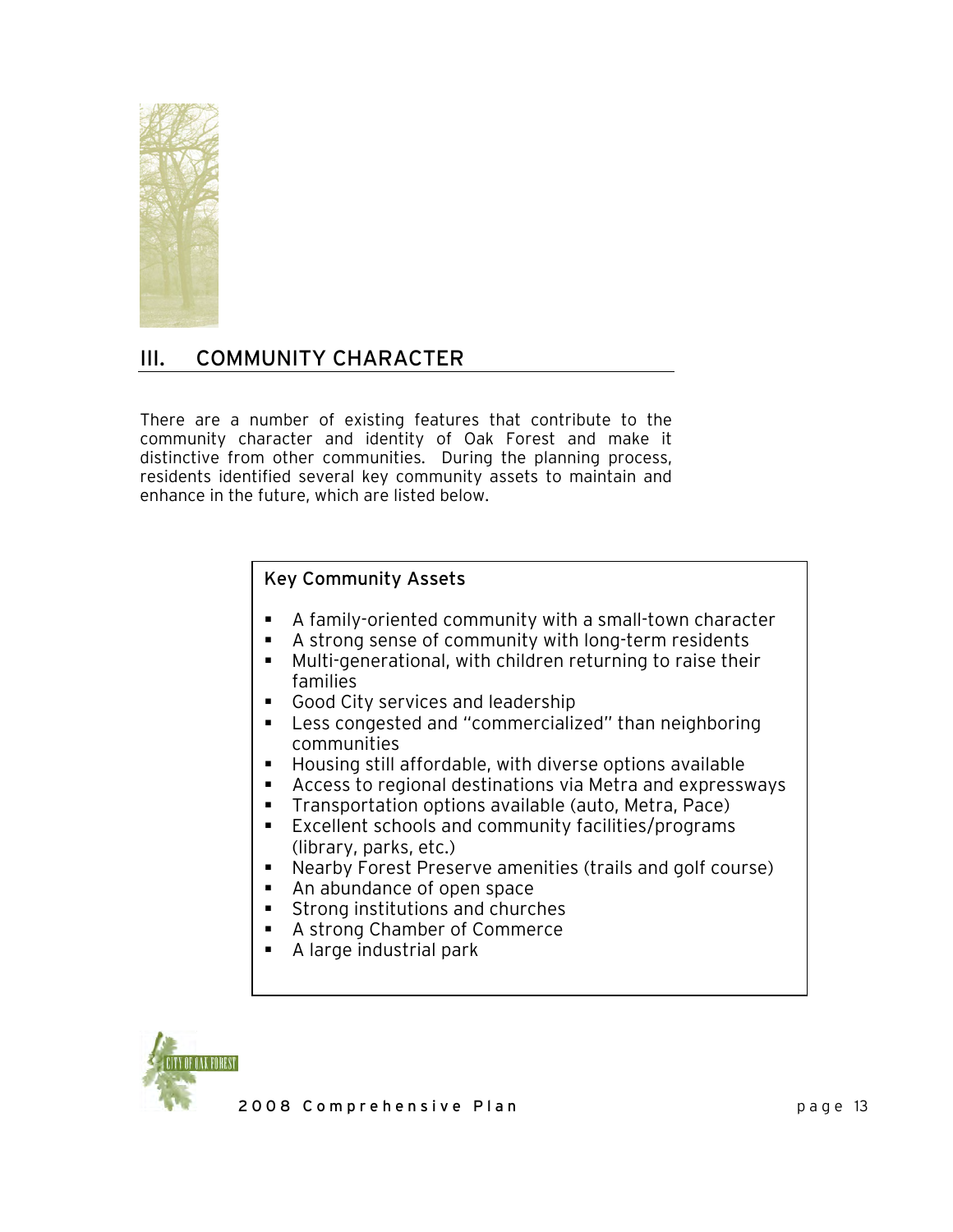

As discussed in more detail in the Sub-Area Plan to follow, a major redevelopment initiative is underway that seeks to transform the existing Metra parking lot on the northwest corner of 159th and Cicero into a walkable, mixed use development adjacent to a new Oak Forest Metra Station. Located at the primary Oak Forest crossroads location, this redevelopment will significantly enhance the overall "image" of Oak Forest for both residents and those traveling through the City.

In an effort to enhance the appearance of commercial corridors, the City will be replacing street lights and implementing parkway enhancements along Cicero Avenue between 149th and 167th, and also replacing street lights along 159th Street between Cicero and Ridgeland Avenues. The type of street light used will vary based on the overall character of each street section, utilizing a palette of business district street lights, non-business district street lights, and pedestrian lights.

## NATURAL, RECREATIONAL AND OPEN SPACE RESOURCES

There are several key resources within the City that are primarily operated by the Oak Forest Park District and Cook County Forest Preserve District.

The City is largely surrounded by Cook County Forest Preserve District (CCFPD) property to the northwest and southwest. Several residential neighborhoods, including The Landings, Oak Forest Club and Gingerwood, have a wooded and natural character due to their close proximity to these CCFPD areas.

The Oak Forest Park District is an independent municipal agency with the same boundaries as the City, which owns or leases and maintains twenty community and neighborhood parks located throughout the community totaling approximately 72 acres. These areas serve a vital environmental protection and recreational function for the City and the entire region. They offer diverse natural areas for hiking, biking, equestrian activities, cross-country skiing and observation of wildlife. Several creeks traverse portions of the City, providing interesting visual features in residential neighborhoods. The City also contains a number of small wetland areas, which serve an important stormwater detention and treatment function to reduce storm water run-off.

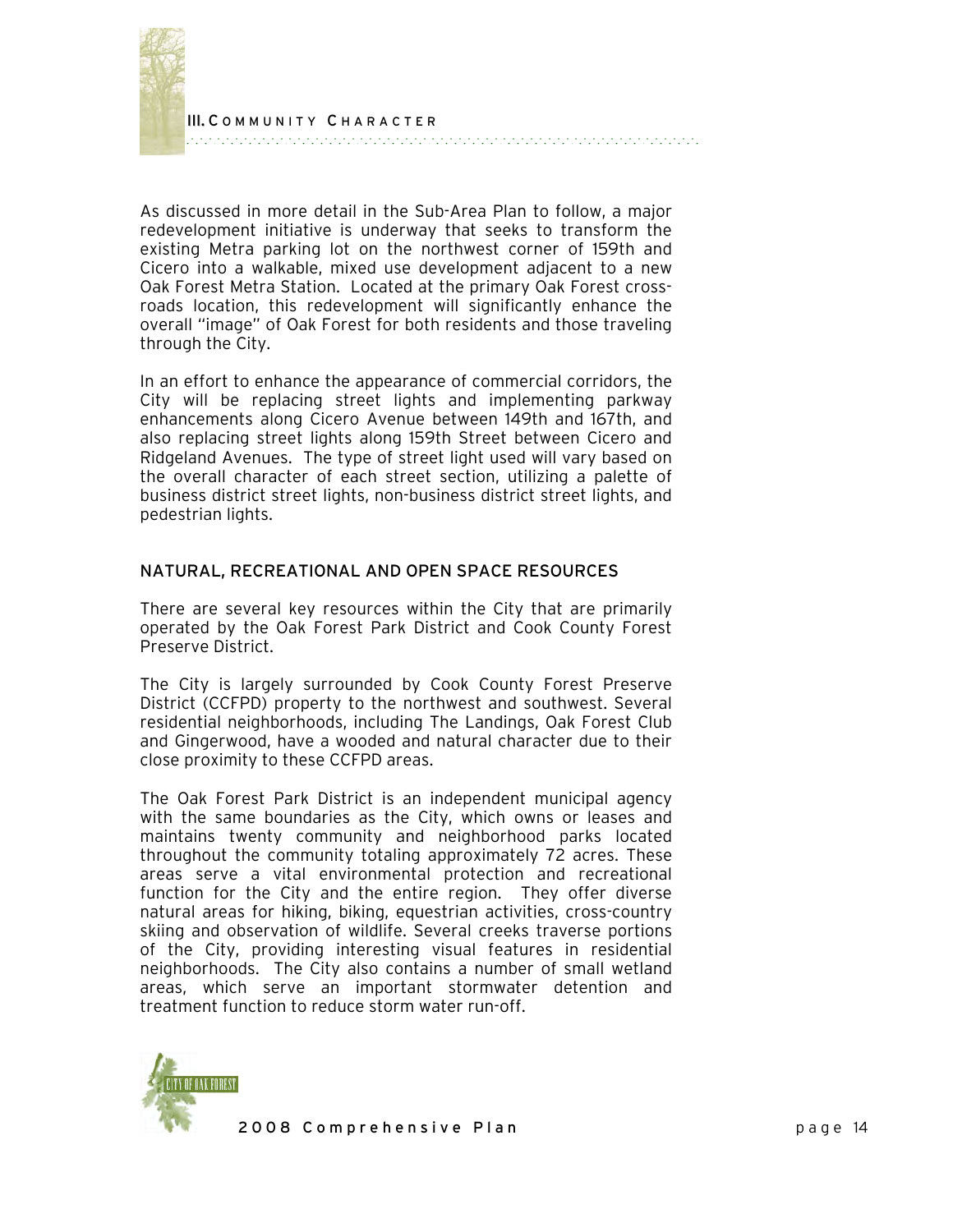



Left: A creek along Natalie Drive provides a natural buffer.

Right: The George W. Dunne National Golf Course is a unique and valued community resource.

In addition, the George W. Dunne National Golf Course and Forest Preserve National Golf Club is a top public course that offers the unique features of bent grass fairways and greens, lakes, tree lined fairways and an abundance of wildlife.

The Oak Forest planning area contains environmental features that serve both an aesthetic and environmental protection function. These primarily consist of creeks and small wetlands and water bodies that are located throughout the planning area, and are usually surrounded by areas of floodplain. A number of these flow into the forest preserves on its periphery. While these natural features contribute to the overall character of adjoining neighborhoods, they also can constrain development. Many of the remaining vacant parcels in the City are significantly impacted by the presence of floodplain and/or wetlands.

#### GOALS AND POLICIES

The Community Character Goals and Policies seek to enhance the quality of life and visual environment of the City.

#### COMMUNITY CHARACTER GOAL # 1

Develop a strong and positive physical community image through public and private improvements that enhance unique features of the community and contribute to the City's sense of place.

Policies:

1. Require new development to be designed with quality design elements including landscaping, attractive signage, consistent streetscape treatments, architectural details, and other decorative elements that enhance the appearance and image of the City.